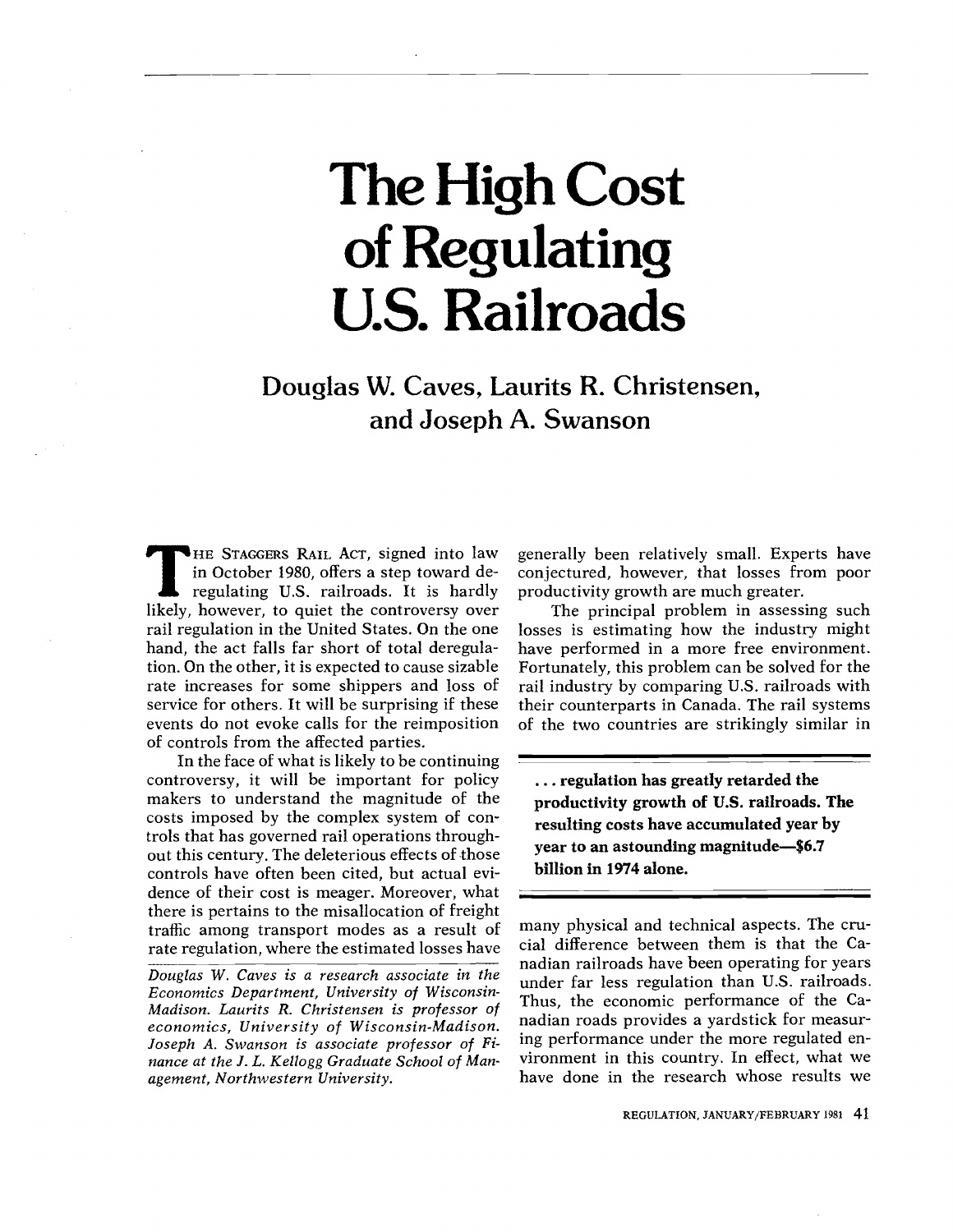summarize here is to take advantage of an historical happenstance. By comparing the two systems, we have found strong evidence that regulation has greatly retarded the productivity growth of U.S. railroads. The resulting costs have accumulated year by year to an astounding<br>magnitude--\$6.7 billion in 1974 alone.

#### Comparing Environments

transport. This competition, which was aided Before World War II both U.S. and Canadian railroads had substantial monopoly power. After the war, however, they began to face significant competition from trucks and water by government investment in highways and waterways, resulted in declining market shares for the railroads in both countries—from approximately 75 percent in 1946 to approximately 60 percent in the mid-1950s.

deregu<br>of 1967<br>recomm<br>tion As<br>sult in<br>tion. T<br>pricing<br>flexibil at y T<br>os ffice, ti play a greater fole in fait transportation. In<br>Canada the recommendation brought substan-<br>tial deregulation. The railroads were given con-<br>siderable freedom to negotiate rates with shipflexibility through selective ratemaking (negowere generally thwarted by an anachronistic It d play a greater role in rail transportation. In mat States and Canada. In 1955, both committees labo recommendation had little effect. A Transporta-Low earnings of the railroads in the postwar period led to the establishment of government review committees in both the United recommended that competition be allowed to tial deregulation. The railroads were given considerable freedom to negotiate rates with shippers in 1956, and the industry was even further deregulated by the National Transportation Act of 1967. In the United States, by contrast, the tion Act was passed in 1958, but it did not result in any significant reduction in rail regulation. The U.S. railroads continued to have little pricing freedom, and attempts to gain more tiation of rates between carrier and shipper) regulatory tradition that encouraged protection of potentially "injured" competitors.

rail systems have operated under very different Cla Thus, since 1956, the U.S. and Canadian regulatory regimes. Aside from this difference, the environments for the two systems have been remarkably similar. There has been equal access to improvements in technology. Furthermore, railway labor practices have been much alike because, to a considerable extent, the same unions represent railroad employees in both countries.

ered by revenues from other haulage, which If anything, the U.S. railroads are better off than their Canadian counterparts in two ways. First, Canada's harsher climate imposes major costs on Canadian railroads, both in terms of train movements and maintenance. Second, Canadian railroads incur large deficits in hauling grain and flour destined for export because they are required by law to haul these commodities, which accounted for 27 percent of their total ton-miles in 1973, at the rates that prevailed in 1897. These deficits must be covmakes it more difficult for Canadian railroads to compete with other forms of transport.

### Comparing Productivity

actually result from improvements in efficiency. It does not include cost savings that might resions.) Thus our measure of productivity<br>growth includes only those cost reductions that<br>actually result from improvements in efficiency.<br>It does not include cost savings that might re-<br>sult from a larger scale of operatio for the level of output, for the length of freight hauls and passenger trips, and for the prices of countries and in the raiiroads we examine. In<br>the figures reported here, we have controlled unit of output. Thus, it is convenient to estimate productivity growth by fitting a statistical growth includes only those cost reductions that railroads inputs. (We have estimated other<br>variants, all of which result in similar conclu-.'. railroads inputs. (We have estimated other The best single measure of economic performance is growth in overall (or total factor) productivity, and we have adopted this measure for comparing the performance of U.S. and Canadian railroads. Overall productivity growth is equivalent to a decline in the real cost (of labor, capital, energy, and all materials) per cost function (that is, using statistical techniques to find the relationship between cost and its determinants). This framework makes it possible to control for differences in the two countries and in the railroads we examine. In sult from a larger scale of operations or from longer freight hauls or passenger trips.

Canadian railroads, the Canadian National and We have used data for a sample of U.S. Class I railroads and for the only two large the Canadian Pacific. Reliable data on Canada's railroads have only been available since 1956. This is an appropriate starting point, however, since it coincides with the advent of regulatory freedom for Canadian railroads. In addition we have analyzed detailed data for 1963 and 1974. Thus we compare productivity growth over the

42 AEI JOURNAL ON GOVERNMENT AND SOCIETY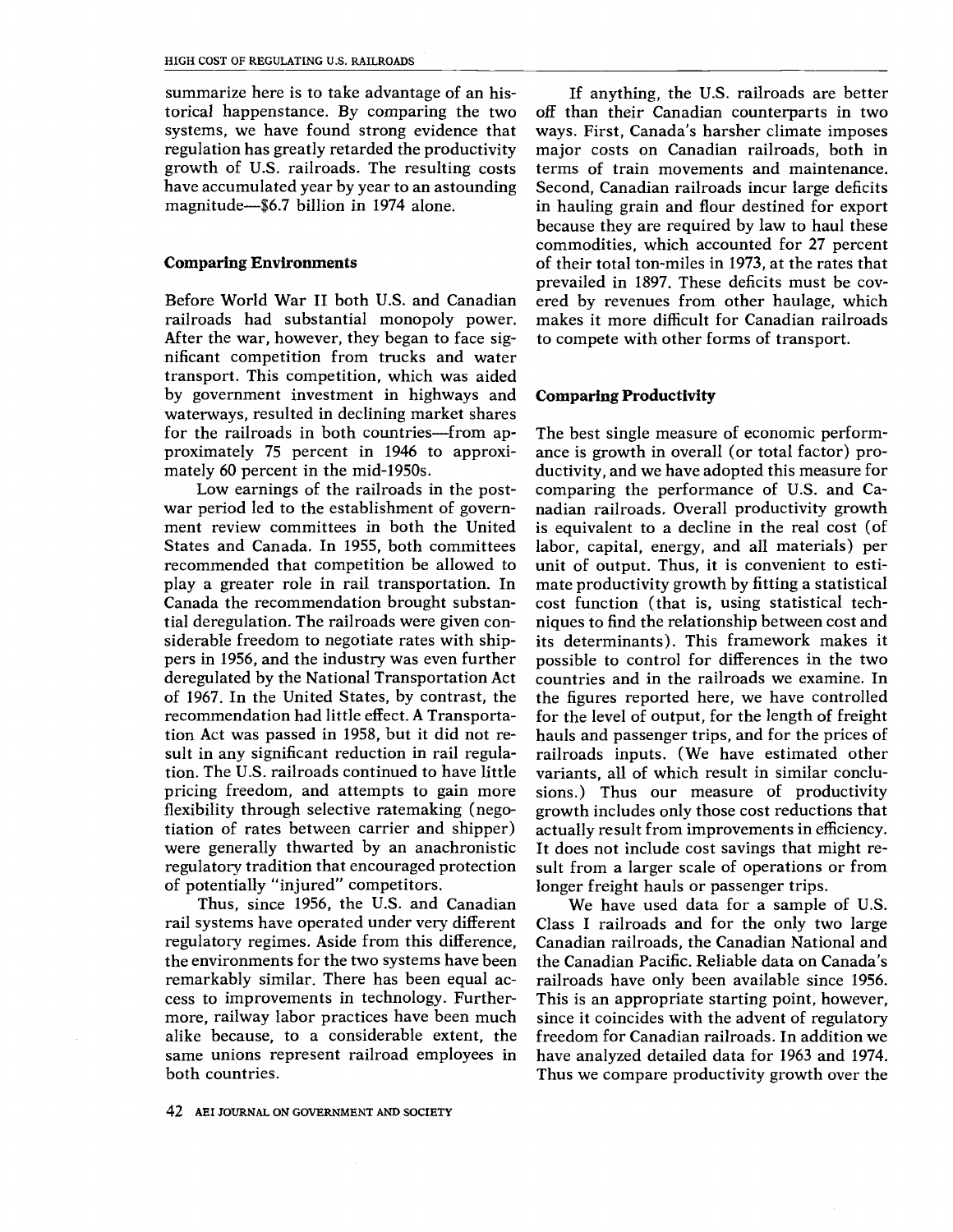full 1956–74 period and the two interim periods, 1956-63 and 1963-74.

The first two lines of Table 1 present our estimates of productivity growth for U.S. and Canadian railroads. In the 1956-63 period, Canadian railroads experienced productivity growth of 1.7 percent a year compared to 0.6 percent for U.S. railroads. The big difference came after 1963, when Canadian railroad productivity growth rose to 4.0 percent a year. while that of the United States dropped to 0.1 percent. Over the full period the Canadian gain of 3.3 percent a year is more than six times greater than the U.S. gain of 0.5 percent.

It might be objected that the comparison is intrinsically unfavorable to the U.S. industry since the U.S. data include a large number of weak and relatively small railroads. However, because the clear direction of the U.S. railroad industry has been to emulate the example of the Canadian industry—creating through mergers a small number of large railroads—the objection can be met by comparing the Canadian National (CN) and the Canadian Pacific (CP) with U.S. railroads having similar characteristics. For this purpose, we have selected the Atchison, Topeka, and Santa Fe (SF) and the Southern Pacific (SP)—two U.S. carriers that stand out as being similar to the CN and the CP and that are generally regarded as being among the strongest U.S. railroads.

The last four lines of Table 1 present the average annual growth in overall productivity for each of the four railroads. CN and CP productivity growth rates fell between those of the SF and SP in the earlier of the two periods covered but clearly moved ahead in the later period and were significantly higher for the full period, 1956–74. The productivity performances of the SF and SP were, it should be noted, somewhat better than those of the typical U.S. railroad but still far below those of the Canadian railroads.

Several factors (like climate) that differ between the United States and Canada but do not vary over time have been omitted in our analysis. These factors do not, however, affect our comparisons of productivity growth, although they do affect comparisons of *levels* of productivity between the U.S. and Canadian railroads. In effect, a comparison of productivity levels will include cost differences attributable to climate and other factors in

| Table 1                         |  |
|---------------------------------|--|
| OVERALL PRODUCTIVITY GROWTH FOR |  |
| U.S. AND CANADIAN RAILROADS     |  |
| (average annual percentages)    |  |

|                                  | 1956-63 | 1963-74 | 1956-74 |  |  |
|----------------------------------|---------|---------|---------|--|--|
| Canada                           | 1.7     | 4.0     | 3.3     |  |  |
| <b>United States</b>             | 0.6     | 0.1     | 0.5     |  |  |
| Canadian National                | 1.8     | 4.3     | 3.3     |  |  |
| Canadian Pacific                 | 1.7     | 3.3     | 2.7     |  |  |
| Atchison, Topeka<br>and Santa Fe | 1.4     | 1.0     | 1.1     |  |  |
| Southern Pacific                 | 3.1     | 0.4     | 1.4     |  |  |

| Table 2                                                               |  |
|-----------------------------------------------------------------------|--|
| COMPARISON OF OVERALL PRODUCTIVITY FOR<br>U.S. AND CANADIAN RAILROADS |  |
|                                                                       |  |

| (ratios)                                           |      |      |      |  |
|----------------------------------------------------|------|------|------|--|
|                                                    | 1956 | 1963 | 1974 |  |
| United States/Canada                               | 1.24 | 1.15 | .82  |  |
| Atchison, Topeka and Santa<br>Fe/Canadian National | 1.22 | 1.18 | .82  |  |
| Southern Pacific/Canadian<br>National              | 1.33 | 1.45 | .95  |  |
| Atchison, Topeka and Santa<br>Fe/Canadian Pacific  | 1.07 | 1.05 | .81  |  |
| Southern Pacific/Canadian<br>Pacific               | 1.17 | 1.29 | .94  |  |

addition to cost differences stemming from productive efficiency. The result of the differences is generally to increase costs for Canadian railroads, thereby putting them at a disadvantage in the comparison. Nonetheless, as long as this qualification is kept in mind, it is worthwhile to examine the relative levels of productivity for U.S. and Canadian railroads.

Table 2 presents that comparison. The first line indicates that a U.S. railroad with characteristics similar to those of the Canadian railroads had a 24 percent higher level of productivity (hence a ratio of 1.24) than the Canadian railroads in 1956. This superiority had declined to 15 percent by 1963, and by 1974 U.S. railroads had fallen 18 percent behind. The figures are very similar for comparisons of the individual railroads. In all cases, the Canadian productivity levels were superior by 1974.

Our finding that Canadian railroads had much lower productivity levels in the mid-1950s than U.S. railroads is consistent with the general view that railroading is inherently more costly in Canada because of harsher climate. Since then, as noted, the relative productivity levels of the two systems have been reversed. The Canadian gains cannot be attributed to climatic changes, which have not occurred. Nor can they be attributed to changes in economic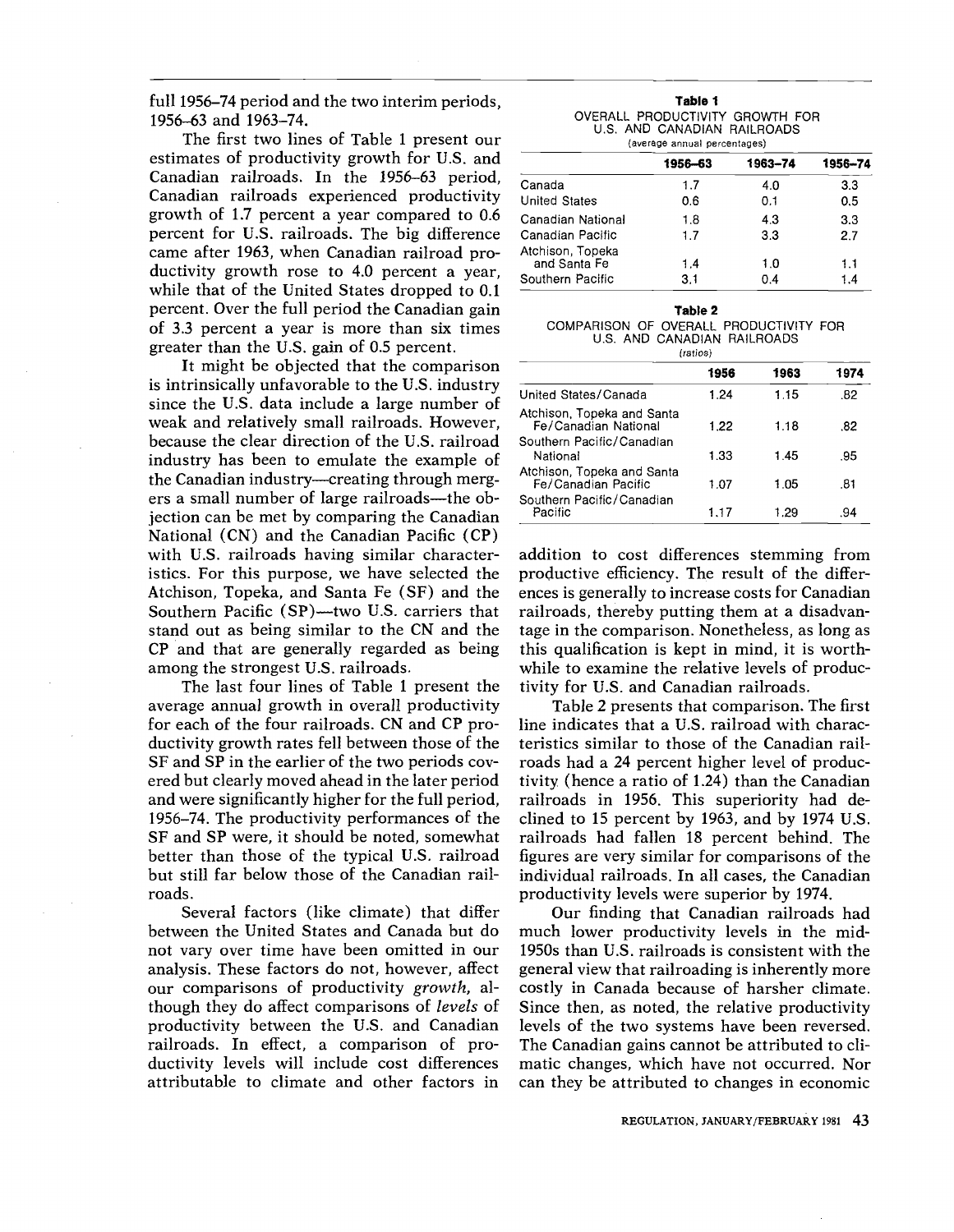Everytime you pick up the newspaper it seems there is another crisis. And it seems like someone is saying it can't be solved. But there are solutions Some of them have been proposed by the experts and scholars listed here.

search. Founded in 1943, AEI has They have done so under the auspices of the American. Enterprise Institute for Public Policy Rebeen called "the liveliest think tank in this town" by columnist Nick Thimmesch and " . an increasingly influential center for serious academic study" by BUSINESS WEEK.

If you need to see the positive side of dealing with our problems, to be more fully aware of the cur- rent issues, you need to receive the AEI publications on a monthly basis

Check the advantages of the AEI Associates Program and enroll today.



**V** PROGREAM  $\sim 10^{-1}$  km

# problems ban be saired ARTHUR BURNS IRVING KRISTOL DANIEL PATRICK MOYNIHAN NATHAN GLAZER GEORGE WILL JACK KEMP GERALD FORD PAT SCHROEDER JESSE JACKSON JEANS J. KIRKPATRICK EDWARD KENNEDY MURRAY WEIDENBAUM ALFRED KAHN BARRY GOLDWATER

Tirese people say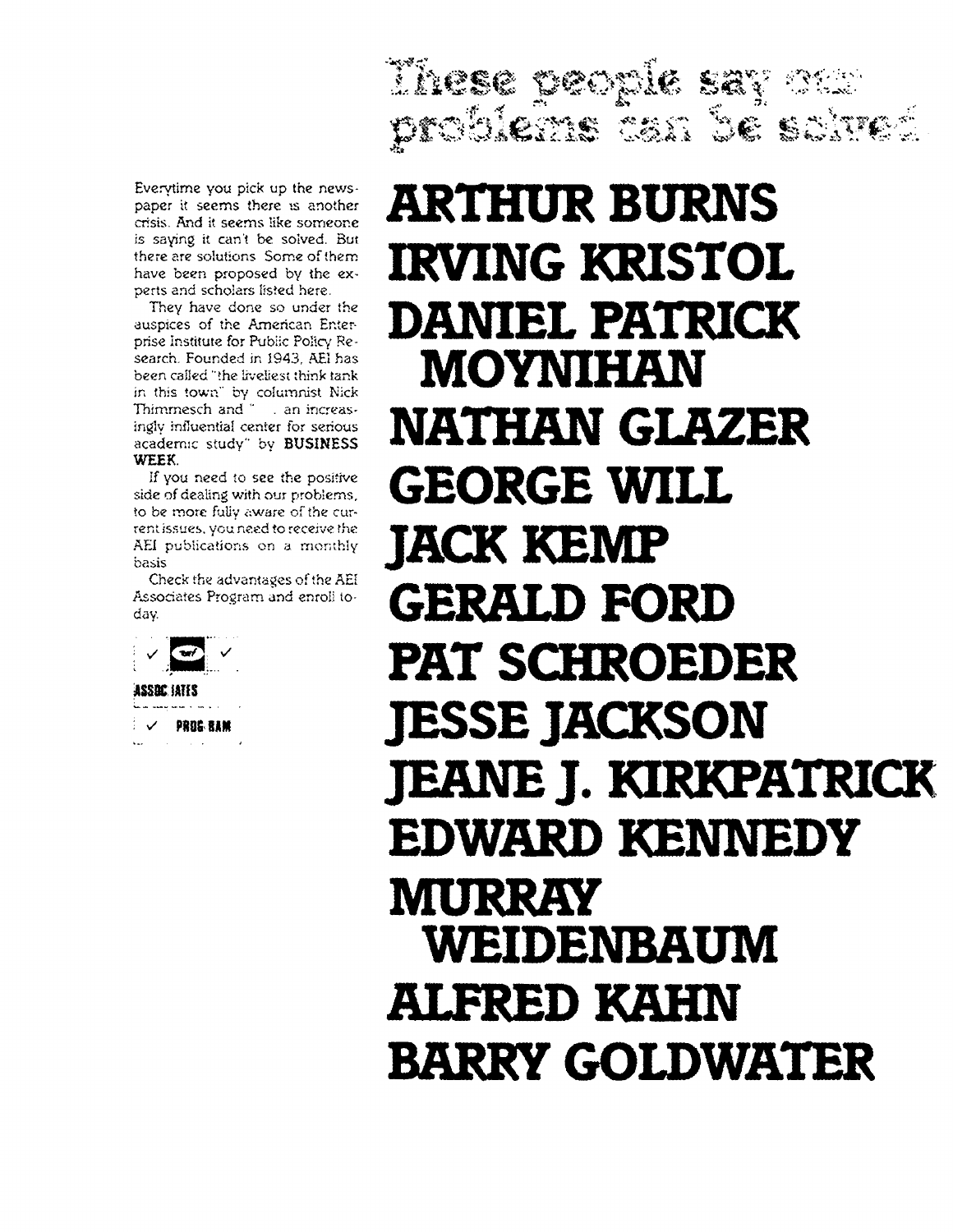# MAXWELL TAYLOR HERBERT STEIN DANIEL YANKELOVICH ROBERT BORK MICHAEL NOVAK ROBERT NISBET BEN WATTENBERG SAM NUNN

## Become an AEI Associate

# Public Opinion

As an AEI Associate. you receive a one-year subscription to this lively topical magazine that features articles exploring the reasoning behind the public's opinion combined with a special 20-page roundup of current opinion data from major polling organizations.

# **THE TWO MORE ONE-YEAR SUBSCRIPTIONS** OF YOUR CHOICE

## Regulation

A popular bimonthly magazine that keeps an eye on government regulation and how it is affecting your daily life

#### The AEI Economist

An essential monthly report edited by AEI senior fellow Herbert Stein that clarifies current economic issues in an objective manner.

## AEI Foreign Policy and Defense Review

Published six times a year, each issue focuses on one foreign policy or defense issue by drawing on the views of internationally recognized experts.

# **20% Discount**

In addition, Associates are entitled to a 30% discount on any AEl books or studies you may order during the year. A catalog of the AEI publications is sent to you immediately, and you will be informed of new AEI books through our bimonthly newsletter MEMORANDUM,

<code>Start the advantage today...</code><br>nroll in the AEI Associates Program, or to give print your name and address clearly and note which two of the three AEi  $\int$ ,,, of the enrollment fee will be credited for each periodical subscription.) To enroll in the AEI Associates Program. or to give the year-long advantage to a friend or relative, just complete the business reply card in the back of this magazine or send \$30 to AEI ASSOCIATES PROGRAM, American Enterprise Institute. 1150 Seventeenth Street, N.W,, Washington, D.C. 20036. Be sure to periodicals you would like to receive in addition to PUBLIC OPINION. (One-third



Save \$6! the price of an annual AEI Associate enrollment, we<br>encourage you to take ad-<br>vantage of the present rate<br>by responding no later than by responding no later than

the as economist

 $\Xi$  Foreign Policy and Defense Review